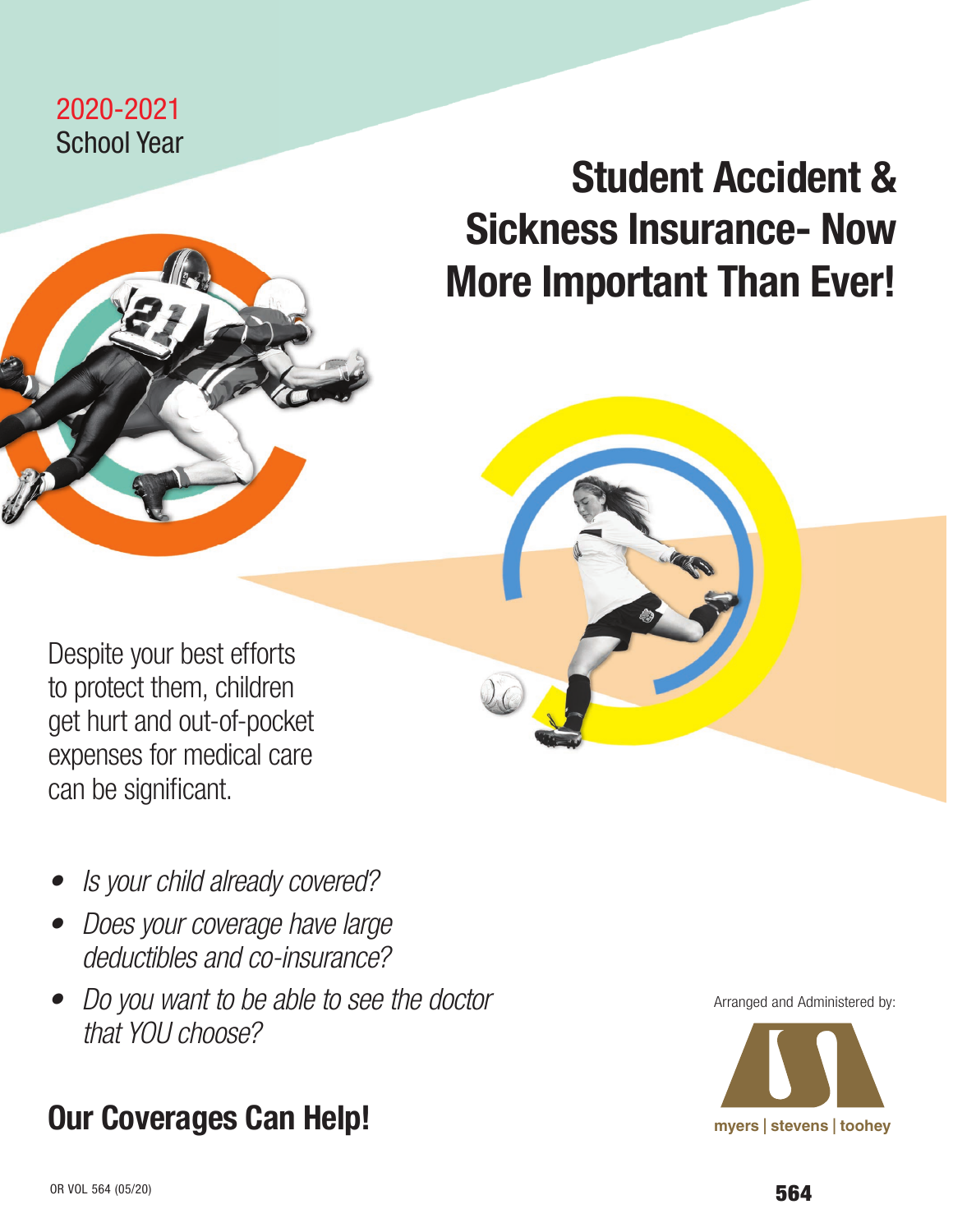## *Determine the Coverage(s) you want to purchase*

Coverages showing **include enhanced Concussion Benefit -** See next page for details

١

## Student Accident & Sickness

#### *Our Best Coverage!*

Students (grades P-12) may enroll in this coverage. Covers Injuries sustained and Sickness commencing anywhere in the world, 24-hours a day, while your student is insured under this School Year's coverage (including interscholastic sports, except high school tackle football). Repatriation and Medical Evacuation benefits are included. This coverage does not cover routine or preventative care.

Benefits are payable according to the "Description of Benefits" up to \$50,000 per Covered Sickness and \$200,000 per Covered Accident.

There is a \$50 deductible per covered Accident or covered Sickness

Coverage begins at 11:59 p.m. on the day Myers-Stevens & Toohey Co., Inc. (herein called *"The Company"*) receives the completed coverage request form and the required premium. Coverage ends at 11:59 p.m. on the last day of the month for which payment has been made. Coverage may be continued for up to 12 calendar months, or through Sept. 30, 2021, whichever comes first, provided the required payments are made.

NOTE – Participation in commercial camps or clinics may be covered under this coverage.

## 1st payment: 239.00

*(Covers remainder of month in which you enroll and 1 additional month) Subsequent Payments: \$194.00 a month, billed every 2 months*

## Interscholastic Tackle Football Accident

Students (grades 9-12) may enroll in these coverages. Covers Injuries caused by covered accidents occurring:

- While practicing or playing in interscholastic high school tackle football activities which are School-sponsored and directly supervised, including spring practice and summer conditioning, weight training and passing league
- While traveling for football in a School Vehicle or traveling directly and without interruption between School and off-campus site for such activities provided travel is arranged by and is at the direction of the School

Coverage begins at 11:59 p.m. on the day the Company receives the completed coverage request form and the required premium. Coverage ends at 11:59 p.m. on the closing date of regular classes for the 2020-2021 School Year.

**NOTE** – Participation in commercial camps or clinics is not covered under this coverage. See "Full Time 24/7". Practice or playing of football must be conducted under the regulations and jurisdiction of the applicable sports governing body.

| <b>Benefit Levels:</b>        | Hiah | <b>Mid</b>        | <b>Low</b> |  |
|-------------------------------|------|-------------------|------------|--|
| <b>Rates per School Year:</b> |      | \$434 \$325 \$244 |            |  |

## Full-Time 24/7 Accident

Students (grades P-12 and school employees) may enroll in these coverages. Covers Injuries caused by Accidents occurring 24 hours a day, anywhere in the world, except while participating in interscholastic tackle football.

Coverage begins at 11:59 p.m. on the day the Company receives the completed coverage request form and the required premium. Coverage ends at 12:01 a.m. on the date School begins regularly scheduled classes for the 2021-2022 School Year.

NOTE – Participation in commercial camps or clinics may be covered under this coverage.

| <b>Benefit Levels:</b> | Hiah | Mid.              | <b>Low</b> |  |
|------------------------|------|-------------------|------------|--|
| Rates per School Year: |      | \$435 \$316 \$253 |            |  |

## School-Time Accident

Students (grades P-12) may enroll in these coverages. Covers Injuries caused by covered Accidents occurring:

- On School premises during the hours and on days when the School's regular classes are in session, including one hour immediately before and one hour immediately after regular classes, while continuously on the School premises
- While participating in or attending School-sponsored and directly supervised School Activities including interscholastic athletic activities and non-contact spring football (except interscholastic high school tackle football)
- While traveling directly and without interruption to or from residence and School for regular attendance; or School and off campus site to participate in School-sponsored and directly supervised School Activities, provided travel is arranged by and is at the direction of the School; and while traveling in School Vehicles at any time.

**Coverage begins at 11:59 p.m. on** the day the Company receives the completed coverage request form and the required premium. Coverage ends at 11:59 p.m. on the closing date of regular classes for the 2020-2021 School Year.

NOTE – Participation in commercial camps or clinics is not covered under this coverage. See "Full Time 24/7".

| <b>Benefit Levels:</b>        | Hiah       | Mid | <b>Low</b> |  |
|-------------------------------|------------|-----|------------|--|
| <b>Rates per School Year:</b> | \$110 \$93 |     | <b>S71</b> |  |

## Dental Accident *(\$75,000 Maximum)*

Students (grades P-12) may enroll in this coverage. Covers Injuries to teeth caused by covered Accidents occurring 24 hours a day, anywhere in the world, including participation in all sports and all forms of transportation.

Benefits are payable at 100% of the Usual and Customary Charge for Treatment of Injured teeth, including repair or replacement of existing caps or crowns. We do not pay for damage to or loss of dentures or bridges or damage to existing orthodontic equipment.

The coverage provides a "Benefit Period" of Accident dental benefits for up to one year from the date of first Treatment. The benefit period for an Injury may be extended each year, provided that: coverage is renewed prior to October 1, the student remains enrolled in grades P-12, and written notice is received by the Company at the time of Injury that further Treatment will be deferred to a later date.

**Coverage begins at 11:59 p.m. on** the day the Company receives the completed coverage request form and the required premium. Coverage ends at 12:01 a.m. on the date School begins regularly scheduled classes for the 2021-2022 School Year.

#### \$16.00 purchased separately \$12.00 when added to any coverage(s) purchased



*Affordable Rates Call (800) 827-4695 With Questions*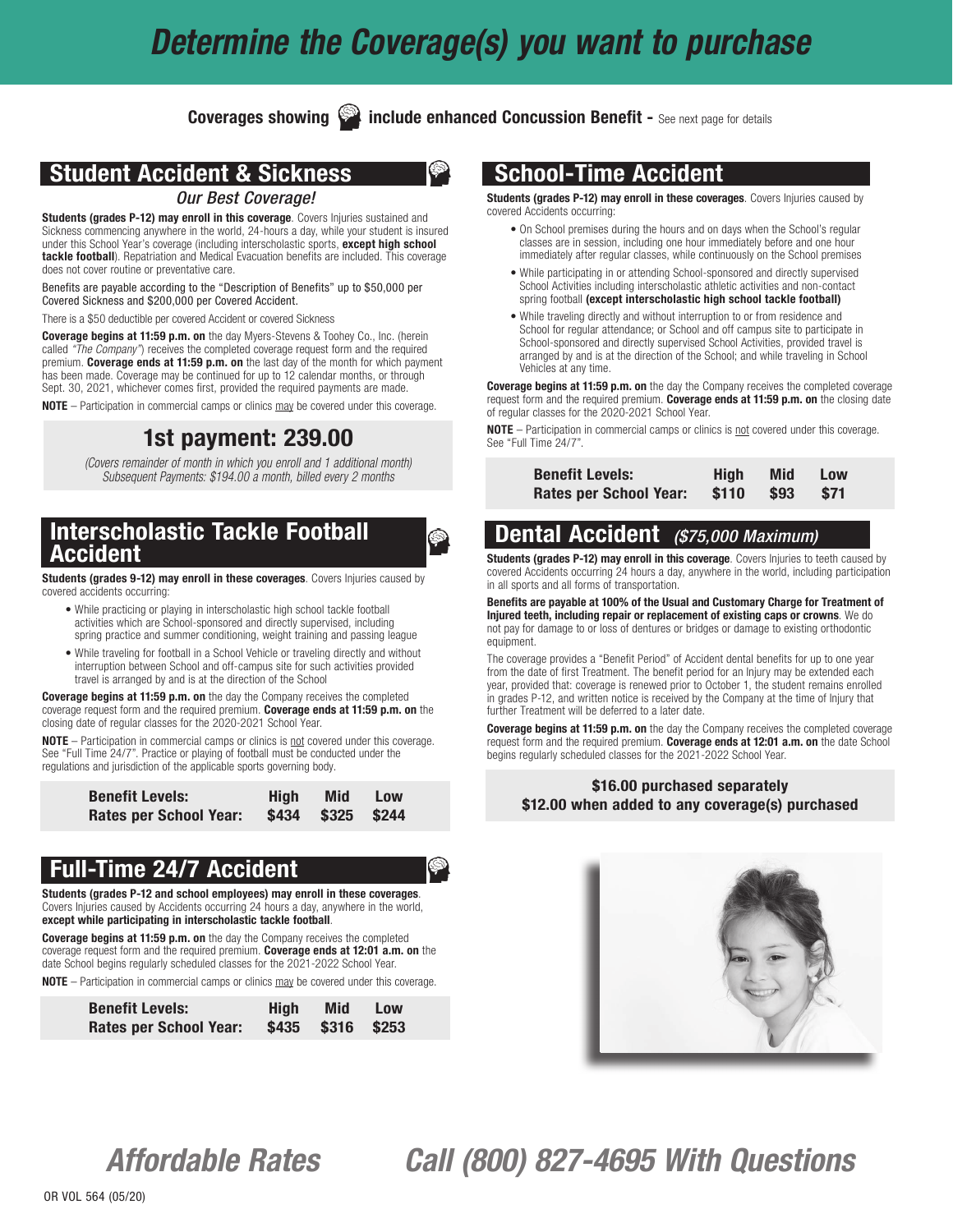## *Determine the benefit level that best fits your needs*

## **Description of Benefits** *<i>(Applies to all coverages except Dental Accident)*

We will pay benefits only for covered Injuries sustained or covered Sicknesses commencing while insured under this School Year's coverage. Benefits payable will be based on the Usual and Customary Charge incurred for covered medical and dental services, as defined by the Policy, subject to exclusions, requirements and limitations. We do not pay for a service or supply unless it is Medically Necessary and listed in the Description of Benefits below. Applicable benefits mandated by Oregon are included in covered expenses. You may take your child to any provider you choose; however, seeking Treatment through a First Health contracted provider may reduce your out-of-pocket costs.

To find participating *First Health* medical providers nearest you, call 800-226-5116 or log on to www.myfirsthealth.com.

*ENHANCED CONCUSSION BENEFIT:* When a student is diagnosed with a concussion as a result of an injury received while participating in a Covered Activity, and as a result is prohibited from participation in interscholastic sports under the School's formal concussion protocol, benefits for the treatment of that concussion will be paid at 100% of the Usual, Customary and Reasonable charges with no deductible, subject to all other terms and conditions of the coverage.

| <b>Covered Benefit Levels</b>                                                                                                                  | <b>Low Option</b>   | <b>Mid Option</b>            | <b>High Option</b>  | <b>Student Accident &amp; Sickness</b> |
|------------------------------------------------------------------------------------------------------------------------------------------------|---------------------|------------------------------|---------------------|----------------------------------------|
| <b>Coverage Name</b>                                                                                                                           |                     | <b>MAXIMUMS PER Accident</b> |                     |                                        |
| <b>Tackle Football Accident</b>                                                                                                                | \$25,000            | \$50,000                     | \$50,000            | \$50,000 Maximum per Sickness          |
| <b>Full-Time 24/7 Accident</b>                                                                                                                 | \$50,000            | \$100,000                    | \$150,000           | \$200,000 Maximum per Accident         |
| <b>School-Time Accident</b>                                                                                                                    | \$25,000            | \$50,000                     | \$50,000            |                                        |
| <b>Deductible Per Covered Accident/Sickness</b>                                                                                                | \$0                 | \$0                          | \$0                 | \$50                                   |
| <b>Covered Expenses</b>                                                                                                                        |                     | <b>BENEFIT MAXIMUMS</b>      |                     | <b>BENEFIT MAXIMUMS</b>                |
| Hospital Room & Board - Paid up to                                                                                                             | 60%                 | 80%                          | 100%                | 80%                                    |
| <b>Inpatient Hospital Miscellaneous Charges</b>                                                                                                | \$600/Day           | \$900/Day                    | \$1,600/Day         | 80% to \$4,000/Day                     |
| <b>Intensive Care Unit</b> - Paid up to                                                                                                        | \$1,500/Day         | \$1,800/Day                  | \$2,500/Day         | 80%                                    |
| <b>Hospital Emergency Room</b><br>(room & supplies) incurred within 72 hours of an Injury                                                      |                     | 100%                         |                     | 100%                                   |
| <b>Emergency Room Physician Services</b>                                                                                                       |                     | 100%                         |                     | 100%                                   |
| <b>Outpatient Surgical</b> (room & supplies)                                                                                                   | \$600               | \$900                        | \$1,500             | 80% to \$4,000                         |
| Doctor Non-Surgical Treatment & Exam<br>(excluding Physical Therapy)                                                                           |                     |                              |                     |                                        |
| <b>First Visit</b>                                                                                                                             | \$50                | \$55                         | \$70                | 80%                                    |
| Each Follow Up                                                                                                                                 | \$30                | \$40                         | \$50                | 80%                                    |
| Consultation (when referred by attending doctor)                                                                                               | \$175               | \$200                        | \$250               | 80%                                    |
| <b>Surgeon Services</b>                                                                                                                        | 50% to \$12,000     | 70% to \$12,000              | 90% to \$12,000     | 80%                                    |
| <b>Assistant Surgeon Services</b>                                                                                                              |                     | 25% of Surgical Allowance    |                     | 80%                                    |
| <b>Anesthesiologist Services</b>                                                                                                               |                     | 25% of Surgical Allowance    |                     | 80%                                    |
| <b>Physiotherapy</b> (includes related office visits)<br>when prescribed by a doctor                                                           | \$40/Visit to \$500 | \$45/Visit to \$600          | \$60/Visit to \$700 | 80% to \$2,000                         |
| X-Ray Examinations (including reading)                                                                                                         | 60% to \$500        | 70% to \$500                 | 90% to \$500        | 80%                                    |
| <b>Diagnostic Imaging MRI, Cat Scan</b>                                                                                                        | 80% to \$600        | 80% to \$700                 | 80% to \$1,000      | 80%                                    |
| <b>Ambulance</b> (from site of covered loss directly to hospital)                                                                              |                     | 100%                         |                     | 100%                                   |
| Laboratory Procedures, Registered Nurse Services, and<br><b>Rehabilitative Braces</b>                                                          | 60%                 | 80%                          | 100%                | 80%                                    |
| <b>Durable Medical Equipment</b>                                                                                                               | 60% to \$400        | 80% to \$600                 | 100% to \$800       | 80%                                    |
| <b>Out-Patient Prescription Drugs</b> (for Injuries only)                                                                                      | 60%                 | 80%                          | 100%                | 80%                                    |
| <b>Dental Services</b> (including dental x-rays)<br>for Treatment due to a covered Accident                                                    | 60%                 | 80%                          | 90%                 | 80%                                    |
| Eyeglass Replacement (for replacement of broken eyeglass<br>frames or lenses resulting from a covered Accident requiring<br>medical treatment) | \$300               | \$400                        | \$500               | 80%                                    |
| <b>Emergency Medical Evacuation &amp; Repatriation of</b><br>Remains                                                                           | \$0                 | \$0                          | \$0                 | 100% to \$10,000                       |

#### Benefits for Accidental Death, Dismemberment, Loss of Sight, Paralysis and Psychiatric/Psychological Counseling

*(Applies to all coverages except Dental Accident)*

- Accidental Death **\$10.000**
- Single dismemberment or entire loss of sight in one eye **625,000 \$25,000** • Double dismemberment or entire loss of sight in both eyes, or paraplegia or hemiplegia or quadriplegia  $$50,000$

In addition to medical benefits, if, within 365 days from the date of Accident covered by the policy, bodily Injuries result in any of the following losses, we will pay the benefit set opposite such loss. Only one such benefit (the largest) will be paid for all such losses due to any one Accident.

Counseling - In addition to the AD&D benefits, we will pay 100% of the Usual and Customary cost of psychiatric/psychological counseling needed after covered dismemberment, loss of sight or paralysis up to \$ 5,000

## *Choose Your Own Doctor and Hospital*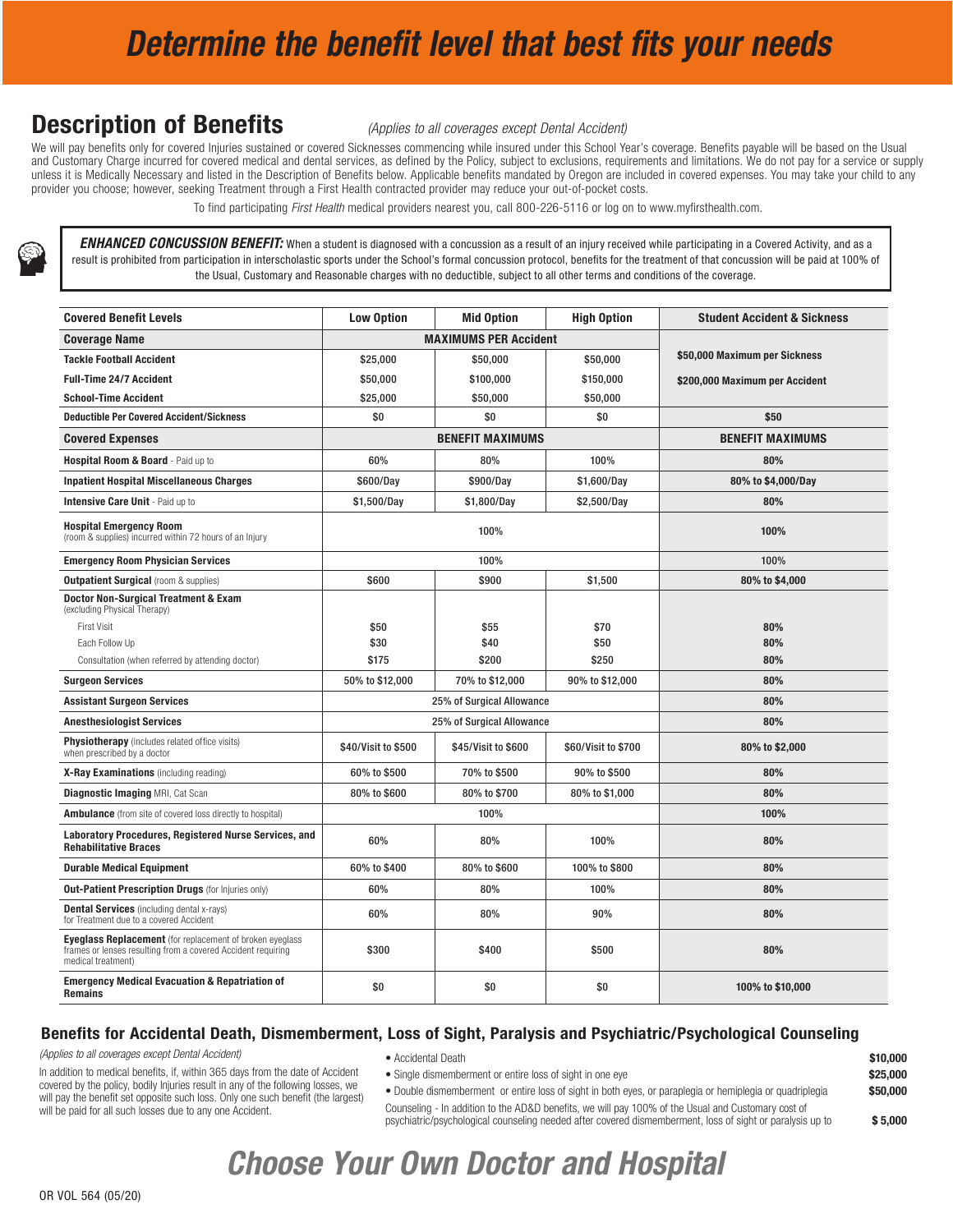## *Instructions*

## *2020 - 2021 Coverage Request Form*

#### Thank you for enrolling your child! To avoid any delay in coverage, please follow these 3 easy steps below:

**1 1**

**2**

**3**

**Select** the coverage(s) you wish to purchase below:

- Student Accident & Sickness will provide our highest level of coverage.
- Our accident-only coverages may be purchased on an individual basis or combined with additional coverage (for example, Full-Time (24/7) Accident + Dental).

**Complete** and detach the enrollment form on the right side or you may enroll online (see below). Please note, we are unable to accept enrollments over the phone.

#### Purchas[e and Return](https://www.myers-stevens.com/enrollment-page/)

#### Click HERE to enroll online for IMMEDIATE processing! We accept VISA and MasterCard.

If online enrollment is not available, you may either:

- Fax the completed Enrollment Form to (949) 348-2630. You must pay by credit or debit card by completing the payment area on this page. We cannot accept Checks or Money Orders by fax.
- Mail both sides of the completed Enrollment Form in the enclosed envelope. You may pay by credit card by completing the payment area on the right side enclose a check or Money Order made payable to Myers-Stevens & Toohey Co., Inc.

#### PLEASE DO NOT SEND CASH

|                                                                                                                                                                                                                                      |                                           | <b>Student Accident &amp; Sickness</b>                                       |                                                                                              |
|--------------------------------------------------------------------------------------------------------------------------------------------------------------------------------------------------------------------------------------|-------------------------------------------|------------------------------------------------------------------------------|----------------------------------------------------------------------------------------------|
|                                                                                                                                                                                                                                      | 1st Payment                               | $\square$ \$239.00<br>You will be billed \$388.00 every 2 months thereafter. |                                                                                              |
|                                                                                                                                                                                                                                      |                                           | <b>Our Accident Coverages</b>                                                |                                                                                              |
|                                                                                                                                                                                                                                      |                                           | (One-Time Payment For Entire School Year)                                    |                                                                                              |
| <b>Coverages:</b>                                                                                                                                                                                                                    | <b>High Option</b>                        | <b>Mid Option</b>                                                            | <b>Low Option</b>                                                                            |
| <b>Tackle Football Only</b><br><b>Full-Time (24/7)</b><br>School-Time<br><b>Dental Accident</b>                                                                                                                                      | \$434.00<br>\$435.00<br>$\sqcap$ \$110.00 | $\Box$ \$325.00<br>5316.00<br>1 \$93.00<br>\$16.00 Purchased Separately      | \$244.00<br>\$253.00<br>$\sqcap$ \$71.00                                                     |
| <b>Total Amount Due</b>                                                                                                                                                                                                              |                                           | \$12.00 When added to any coverage(s) purchased<br>\$                        |                                                                                              |
| Print Parent or Guardian Name<br>I enroll for the coverage checked above. I understand premiums cannot be refunded or<br>converted.<br>WARNING: It is a crime to knowingly provide false, incomplete or misleading information to an |                                           |                                                                              | insurance company for the purpose of defrauding the company. Penalties include imprisonment, |

Parent or Guardian Signature Date

#### **ALL PREMIUMS ARE FULLY EARNED UPON RECEIPT AND CANNOT BE REFUNDED OR CONVERTED**

Complete all information (please print) and return to Myers-Stevens & Toohey Co., Inc.

| Student Name First                                                                                                                                   | Middle                  | Last        |           |
|------------------------------------------------------------------------------------------------------------------------------------------------------|-------------------------|-------------|-----------|
|                                                                                                                                                      |                         |             |           |
| <b>Student Birthdate</b>                                                                                                                             |                         |             |           |
|                                                                                                                                                      |                         |             |           |
| <b>Mailing Address</b>                                                                                                                               |                         | Apt.#       |           |
|                                                                                                                                                      |                         |             |           |
| City                                                                                                                                                 | State                   | Zip Code    |           |
|                                                                                                                                                      |                         |             |           |
| Parent Daytime Phone Number                                                                                                                          |                         |             |           |
|                                                                                                                                                      |                         |             |           |
| <b>Parent E-mail Address</b>                                                                                                                         |                         |             |           |
|                                                                                                                                                      |                         |             |           |
| <b>District Name</b>                                                                                                                                 |                         |             |           |
|                                                                                                                                                      |                         |             |           |
| <b>School Name</b>                                                                                                                                   |                         |             | Grade     |
| <b>Check/Money Order</b> (Make payable to: Myers-Stevens & Toohey Co., Inc.) <b>or</b><br>⊤ Mastercard® or Visa®                                     | .<br><b>Master</b> Caro | <b>VISA</b> |           |
| <b>Important:</b> If paying by credit card, complete below. Charge will appear as<br>"MYERS-STEVENS & TOOHEY 800-827-4695 CA" on your statement.     |                         |             |           |
|                                                                                                                                                      |                         |             |           |
| <b>Card Number</b>                                                                                                                                   |                         |             |           |
|                                                                                                                                                      | EXP. DATE<br>MO.        | YR.         | 3 digit   |
| S                                                                                                                                                    |                         |             | control # |
| Amount                                                                                                                                               |                         |             |           |
|                                                                                                                                                      |                         |             |           |
| Print Name of Cardholder                                                                                                                             |                         |             | Zip Code  |
| I authorize Myers-Stevens & Toohey Co. Inc. to deduct the premium                                                                                    |                         |             |           |
| payment, plus a 3% processing fee, from my credit card. If enrolling in<br>Student Accident & Sickness, I am authorizing the initial premium payment |                         |             |           |
| and understand that I will be invoiced every 2 months for the subsequent<br>payments.                                                                |                         |             |           |
|                                                                                                                                                      |                         |             |           |
| X                                                                                                                                                    |                         |             |           |
| Signature of Cardholder                                                                                                                              |                         |             |           |
|                                                                                                                                                      | Auto-Charge Option      |             |           |

By initialing here \_\_\_\_\_\_\_\_\_\_\_\_\_\_, I hereby authorize Myers-Stevens & Toohey to charge the above credit card \$388, plus a 3% processing fee, on the 5th of the month that my payment is due. This authorization will remain in effect for the 2020/2021 school year until I notify Myers-Stevens & Toohey in writing prior to the next payment date.

564.OR

Form #AH-11648a-OR

## *Easy Enrollment*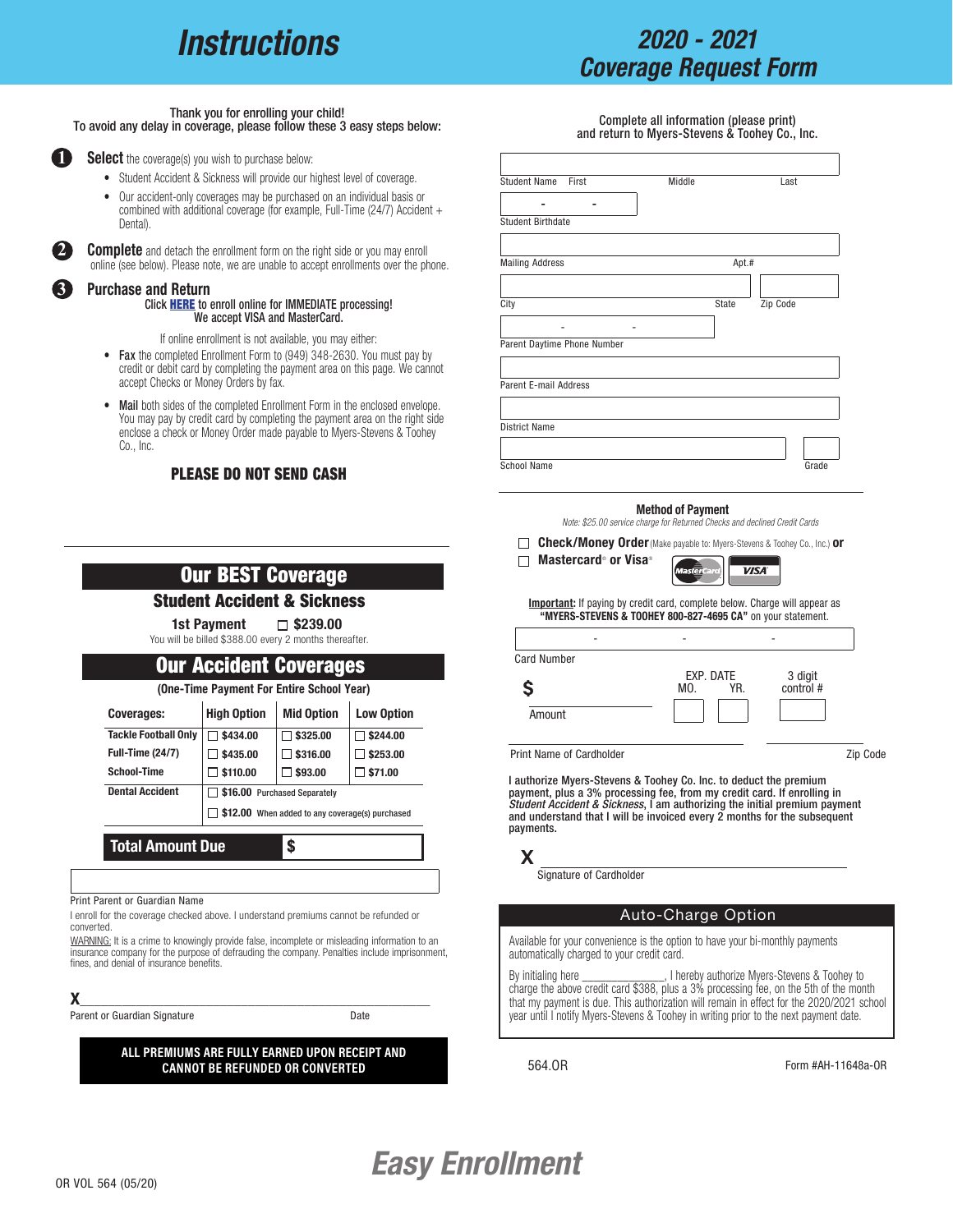## *Frequently Asked Questions...*

### If I have other insurance, why do I need this coverage?

Our coverages can expand your choice of providers for your child and can help cover high deductibles, high co-insurance and other cost-sharing obligations common to many of today's health coverages.

### I'[m in a hurry! What i](https://www.myers-stevens.com/enrollment-page/)s the guickest way to enroll?

Click **HERE** to enroll online and you will receive immediate proof of coverage as soon as your payment is processed.

### If my child has no other insurance, what's my best buy?

Unless you need coverage for high school tackle football, *Student Accident & Sickness* is our broadest, best option. Next best is the *Full-Time 24/7 Accident* with "High Option" benefits.

### Can I take my child to any doctor or hospital?

**YES!** However, your out-of-pocket costs could be less by using a *First Health* contracted provider. To find participating doctors/hospitals nearest you, call **800-226-5116** or log on to www.myfirsthealth.com

### Are accident-only rates paid every month?

NO! Accident-only rates are one-time charges for the entire School Year.

### Can interscholastic high school tackle football be covered?

YES! But only under the *Interscholastic Tackle Football*  coverage. "High Option" benefits are recommended.

### Do the *Interscholastic Tackle Football* or *School-Time* coverages cover camps and clinics sponsored and organized by groups other than my child's school?

**NO!** However, such camps and clinics may be covered under *Full-Time 24/7* or *Student Accident & Sickness*. Call us for guidance!

### Still need help or have questions?

Go to www.myers-stevens.com or call us for prompt, personalized assistance at (800) 827-4695.

## *How To File A Claim*

- 1. Report School-related Injuries within 72 hours to the School office. To find a *First Health* provider nearest you, call 800-226-5116 or log on to www.myfirsthealth.com.
- 2. Obtain a claim form from the School or the Company. Claim forms must be filed with the Company within 90 days after the date of first Treatment.
- 3. At the same time, please file a claim with any other applicable insurance or Health Care Coverage.
- 4. Follow ALL claim form instructions, attach all itemized bills and send to:



Myers-Stevens & Toohey Co., Inc. 26101 Marguerite Parkway Mission Viejo, CA 92692-3203 949-348-0656 or 800-827-4695 Fax 949-348-2630 CA License #0425842

## The Insurance Company



436 Walnut St., Philadelphia, PA 19106

This information is a brief description of the important features of this insurance coverage under form AH-11648a-OR. It is not an insurance contract. Insurance benefits are underwritten by ACE American Insurance Company. Coverage may not be available in all states or certain terms may be different where required by state law. Chubb NA is the U.S. based operating division of the Chubb Group of Companies, headed by Chubb Ltd. (NYSE:CB) Insurance products and services are provided by Chubb Insurance underwriting companies and not by the parent company itself.